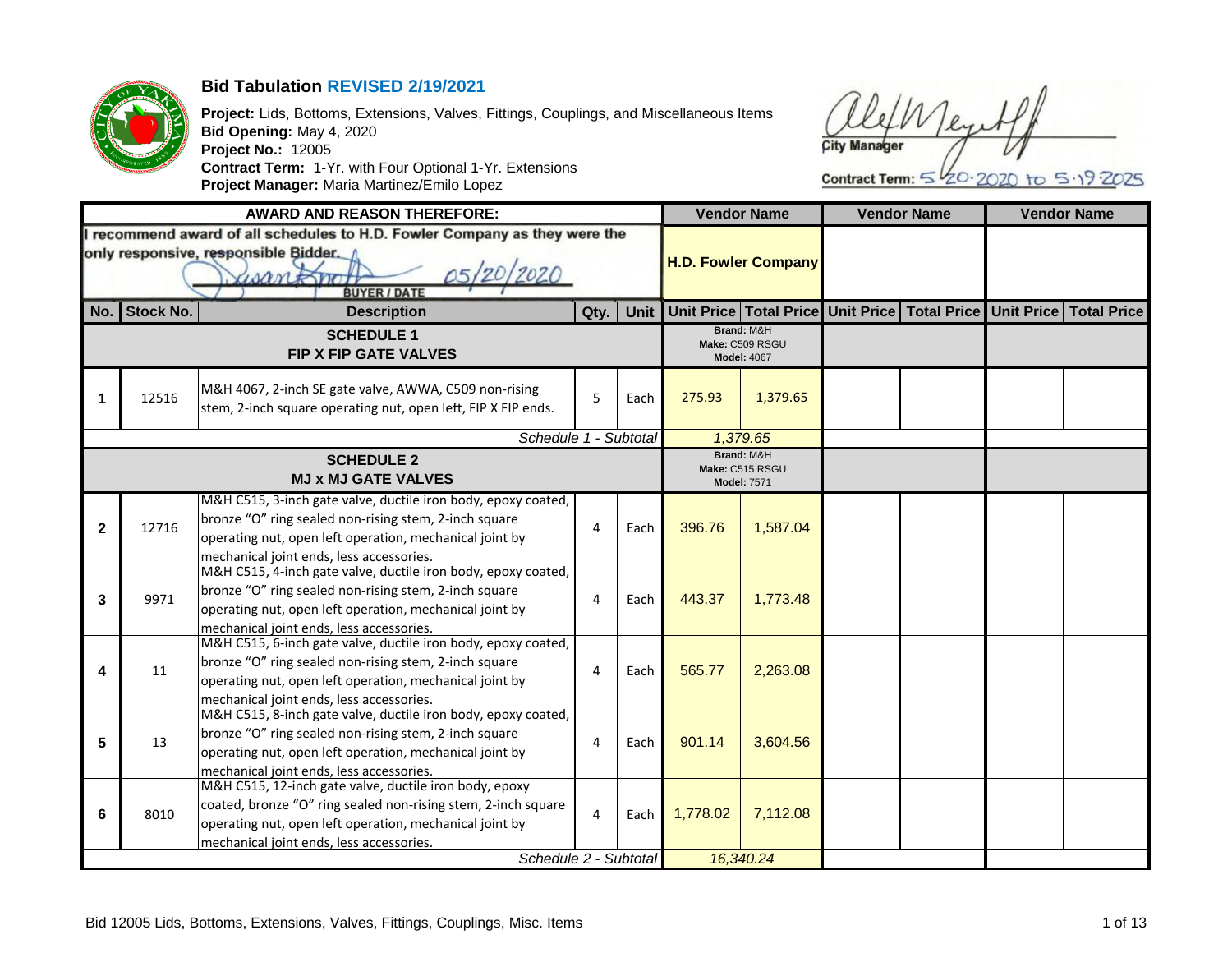| No.            | <b>Stock No.</b>                                                                                                                                                                                                            | <b>Description</b>                                                                                                                                                                                                   | Qty.           | Unit |          |                                                     | Unit Price Total Price Unit Price Total Price Unit Price Total Price |  |
|----------------|-----------------------------------------------------------------------------------------------------------------------------------------------------------------------------------------------------------------------------|----------------------------------------------------------------------------------------------------------------------------------------------------------------------------------------------------------------------|----------------|------|----------|-----------------------------------------------------|----------------------------------------------------------------------|--|
|                |                                                                                                                                                                                                                             | <b>SCHEDULE 3</b><br><b>FLANGED X MJ GATE VALVES</b>                                                                                                                                                                 |                |      |          | Brand: M&H<br>Make: C515 RSGU<br><b>Model: 7572</b> |                                                                      |  |
| $\overline{7}$ | 8                                                                                                                                                                                                                           | M&H C515, 4-inch gate valve, ductile iron body, epoxy coated,<br>bronze "O" ring sealed non-rising stem, 2-inch square<br>operating nut, open left operation, flanged by mechanical<br>joint ends, less accessories. | $\overline{2}$ | Each | 423.28   | 846.56                                              |                                                                      |  |
| 8              | 10276                                                                                                                                                                                                                       | M&H C515, 6-inch gate valve, ductile iron body, epoxy coated,<br>bronze "O" ring sealed non-rising stem, 2-inch square<br>operating nut, open left operation, flanged by mechanical<br>joint ends, less accessories. | $\overline{2}$ | Each | 565.77   | 1,131.54                                            |                                                                      |  |
| 9              | 10277                                                                                                                                                                                                                       | M&H C515, 8-inch gate valve, ductile iron body, epoxy coated,<br>bronze "O" ring sealed non-rising stem, 2-inch square<br>operating nut, open left operation, flanged by mechanical<br>joint ends, less accessories. | $\overline{2}$ | Each | 884.08   | 1,768.16                                            |                                                                      |  |
| 10             | M&H C515, 12-inch gate valve, ductile iron body, epoxy<br>coated, bronze "O" ring sealed non-rising stem, 2-inch square<br>16<br>operating nut, open left operation, flanged by mechanical<br>joint ends, less accessories. |                                                                                                                                                                                                                      |                |      | 1,696.55 | 1,696.55                                            |                                                                      |  |
| 11             | 6                                                                                                                                                                                                                           | M&H C515, 3-inch gate valve, ductile iron body, epoxy coated,<br>bronze "O" ring sealed non-rising stem, hand wheel, open left<br>operation, flanged by flanged ends.                                                | 6              | Each | 393.35   | 2,360.10                                            |                                                                      |  |
|                |                                                                                                                                                                                                                             | Schedule 3 - Subtotal                                                                                                                                                                                                |                |      |          | 7,802.91<br>Brand: M&H                              |                                                                      |  |
|                |                                                                                                                                                                                                                             | <b>SCHEDULE 4</b><br>FLANGED x FLANGED DUCTILE IRON VALVES                                                                                                                                                           |                |      |          | Make: C515 RSGU<br><b>Model: 7561</b>               |                                                                      |  |
| 12             | 9                                                                                                                                                                                                                           | M&H C515, 4-inch gate valve, ductile iron body, epoxy coated,<br>bronze "O" ring sealed non-rising stem, hand wheel, open left<br>operation, flanged by flanged ends.                                                | 4              | Each | 439.58   | 1,758.32                                            |                                                                      |  |
|                |                                                                                                                                                                                                                             | Schedule 4 - Subtotal                                                                                                                                                                                                |                |      |          | 1,758.32<br>Brand: M&H                              |                                                                      |  |
|                |                                                                                                                                                                                                                             | <b>SCHEDULE 5</b><br>MJ x MJ BUTTERFLY VALVE                                                                                                                                                                         |                |      |          | Make: C504 BFV<br><b>Model: 4500</b>                |                                                                      |  |
| 13             | 17                                                                                                                                                                                                                          | M&H C504, 12-inch butterfly valves, ductile iron body, epoxy<br>coated, 2-inch square operating nut, open left operation,<br>mechanical joint by mechanical joint ends, less accessories.                            | $\overline{2}$ | Each | 1,200.00 | 2,400.00                                            |                                                                      |  |
| 13a            | 24" Flange Butterfly Valve H&M Fig 4500-02, CL150, AWWA<br>C504, w/2" nut, fusion bonded epoxy coated in-and-out *May<br>not be 100% Domestic                                                                               |                                                                                                                                                                                                                      |                |      | 4,746.97 | 4,746.97                                            |                                                                      |  |
|                |                                                                                                                                                                                                                             | Schedule 5 - Subtotal                                                                                                                                                                                                |                |      |          | 2,400.00<br>7,146.97                                |                                                                      |  |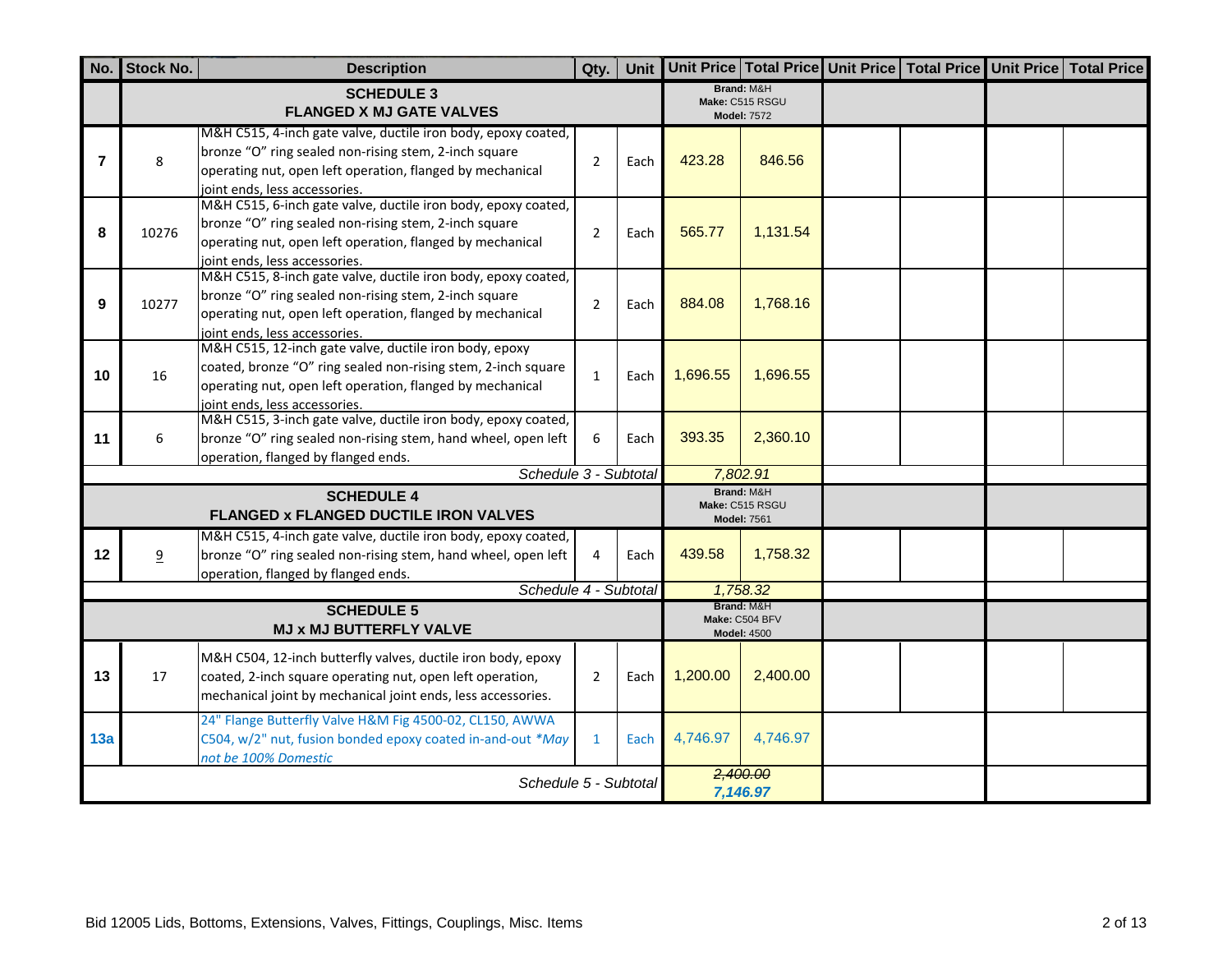|                 | No. Stock No. | <b>Description</b>                                                                                                   | Qty.                    |      |          |                                                                          | Unit Unit Price Total Price Unit Price Total Price Unit Price Total Price |  |
|-----------------|---------------|----------------------------------------------------------------------------------------------------------------------|-------------------------|------|----------|--------------------------------------------------------------------------|---------------------------------------------------------------------------|--|
|                 |               | <b>SCHEDULE 6</b><br><b>TAPPING SLEEVES</b>                                                                          |                         |      |          | <b>Brand: Romac</b><br><b>Make: Tapping Sleeves</b><br>Model: FTS420/SST |                                                                           |  |
| 14              | 142           | 6" x 4" Romac FTS420 Tapping Sleeve, Ductile Iron/Cast Iron<br>O.D. x Branch Ductile Iron Flange 6.83-7.16 x 4"      | 3                       | Each | 449.80   | 1,349.40                                                                 |                                                                           |  |
| 15              | 141           | 6" x 6" Romac FTS420 Tapping Sleeve, Ductile Iron/Cast Iron<br>O.D. x Branch Ductile Iron Flange 6.83-7.16 x 6"      | $\overline{\mathbf{3}}$ | Each | 527.96   | 1,583.88                                                                 |                                                                           |  |
| 16              | 7656          | 8" x 4" Romac FTS420 Tapping Sleeve, Ductile Iron/Cast Iron<br>O.D. x Branch Ductile Iron Flange 8.98-9.37 x 4"      | 3                       | Each | 489.65   | 1,468.95                                                                 |                                                                           |  |
| 17              | 143           | 8" x 6" Romac FTS420 Tapping Sleeve, Ductile Iron/Cast Iron<br>O.D. x Branch Ductile Iron Flange 8.98-9.37 x 6"      | $\overline{4}$          | Each | 534.32   | 2,137.28                                                                 |                                                                           |  |
| 18              | 9305          | 8" x 8" Romac FTS420 Tapping Sleeve, Ductile Iron/Cast Iron<br>O.D. x Branch Ductile Iron Flange 8.98-9.37 x 8"      | 3                       | Each | 671.47   | 2,014.41                                                                 |                                                                           |  |
| 19              | 7612          | 12" x 4" Romac FTS420 Tapping Sleeve, Ductile Iron/Cast Iron<br>O.D. x Branch Ductile Iron Flange 12.62-12.88 x 4"   | $\overline{2}$          | Each | 532.72   | 1,065.44                                                                 |                                                                           |  |
| 20              | 148           | 12" x 6" Romac FTS420 Tapping Sleeve, Ductile Iron/Cast Iron<br>O.D. x Branch Ductile Iron Flange 13.13-13.60 x 6"   | $\overline{2}$          | Each | 582.17   | 1,164.34                                                                 |                                                                           |  |
| 21              | 147           | 12" x 8" Romac FTS420 Tapping Sleeve, Ductile Iron/Cast Iron<br>O.D. x Branch Ductile Iron Flange 13.13-13.60 x 8"   | $\overline{4}$          | Each | 741.66   | 2,966.64                                                                 |                                                                           |  |
| 22              | 145           | 12" x 12" Romac FTS420 Tapping Sleeve, Ductile Iron/Cast<br>Iron O.D. x Branch Ductile Iron Flange 13.13-13.60 x 12" | $\mathbf{1}$            | Each | 1,124.44 | 1,124.44                                                                 |                                                                           |  |
| 23              | 151           | 16" x 4" Tapping Sleeve, Steal, Epoxy Coated Range: 17.33"-<br>17.87" X 4" FTS420                                    | $\mathbf{1}$            | Each | 580.58   | 580.58                                                                   |                                                                           |  |
| 24              | 9314          | 16" x 6" Tapping Sleeve, Epoxy Coated, Range: 17.33"-17.87"<br>x 6"                                                  | $\mathbf{1}$            | Each | 650.75   | 650.75                                                                   |                                                                           |  |
| $\overline{25}$ | 9306          | 16" x 8" Tapping Sleeve, 17.33-17.87 x 8"                                                                            | $\mathbf{1}$            | Each | 748.89   | 748.89                                                                   |                                                                           |  |
| 26              | 7658          | 16" x 12" Tapping Sleeve, Steel, Epoxy Coated. 17.33-17.87 x<br>12"                                                  | $\mathbf{1}$            | Each | 1,256.86 | 1,256.86                                                                 |                                                                           |  |
| 27              | 33739         | 20" x 4" Tapping Sleeve, Steel, Epoxy Coated 20.93-21.57 x 4"                                                        | $\mathbf{1}$            | Each | 580.58   | 580.58                                                                   |                                                                           |  |
| 28              | 153           | 20" x 6" Tapping Sleeve, Steel, Epoxy Coated, 20.93"-21.57" x<br>6" RANGE                                            | $\mathbf{1}$            | Each | 690.63   | 690.63                                                                   |                                                                           |  |
| 29              | 12672         | 20" x 8" Fab Steel Tapping Sleeve, Epoxy Coated, 21.51"-<br>22.15" x 8"                                              | $\mathbf{1}$            | Each | 881.25   | 881.25                                                                   |                                                                           |  |
| 30              | 150           | 20" x 12" Tapping Sleeve, Steel, Epoxy Coated 20.93"-21.57" x<br>12"                                                 | $\mathbf{1}$            | Each | 1,295.13 | 1,295.13                                                                 |                                                                           |  |
| 31              | 13956         | 6" x 6" Stainless Steel Tapping Sleeve, SST-0712-6 RM, 6.82"-<br>$7.12 \times 6''$                                   | $\mathbf{1}$            | Each | 534.02   | 534.02                                                                   |                                                                           |  |
| 32              | 13955         | 8"x 8" Tapping Sleeve, SST-0937-8 RM, 8.97"-9.37" x 8"                                                               | $\mathbf{1}$            | Each | 667.94   | 667.94                                                                   |                                                                           |  |
| 33              | 10873         | 8" x 8" Stainless Steel Tapping Sleeve, Range: 9.04"-9.45" x 8"<br><b>FLG</b>                                        | $\mathbf{1}$            | Each | 667.94   | 667.94                                                                   |                                                                           |  |
| 33a             |               | 1-1/4" Standard Mylar Sleeve                                                                                         | 60                      | Each | 3.52     | 211.20                                                                   |                                                                           |  |
| 34              | 158           | 3" Flange x 3" Flange x 3" Branch Flange Ductile Iron Tee<br>(Cement Lined)                                          | 6                       | Each | 76.58    | 459.48                                                                   |                                                                           |  |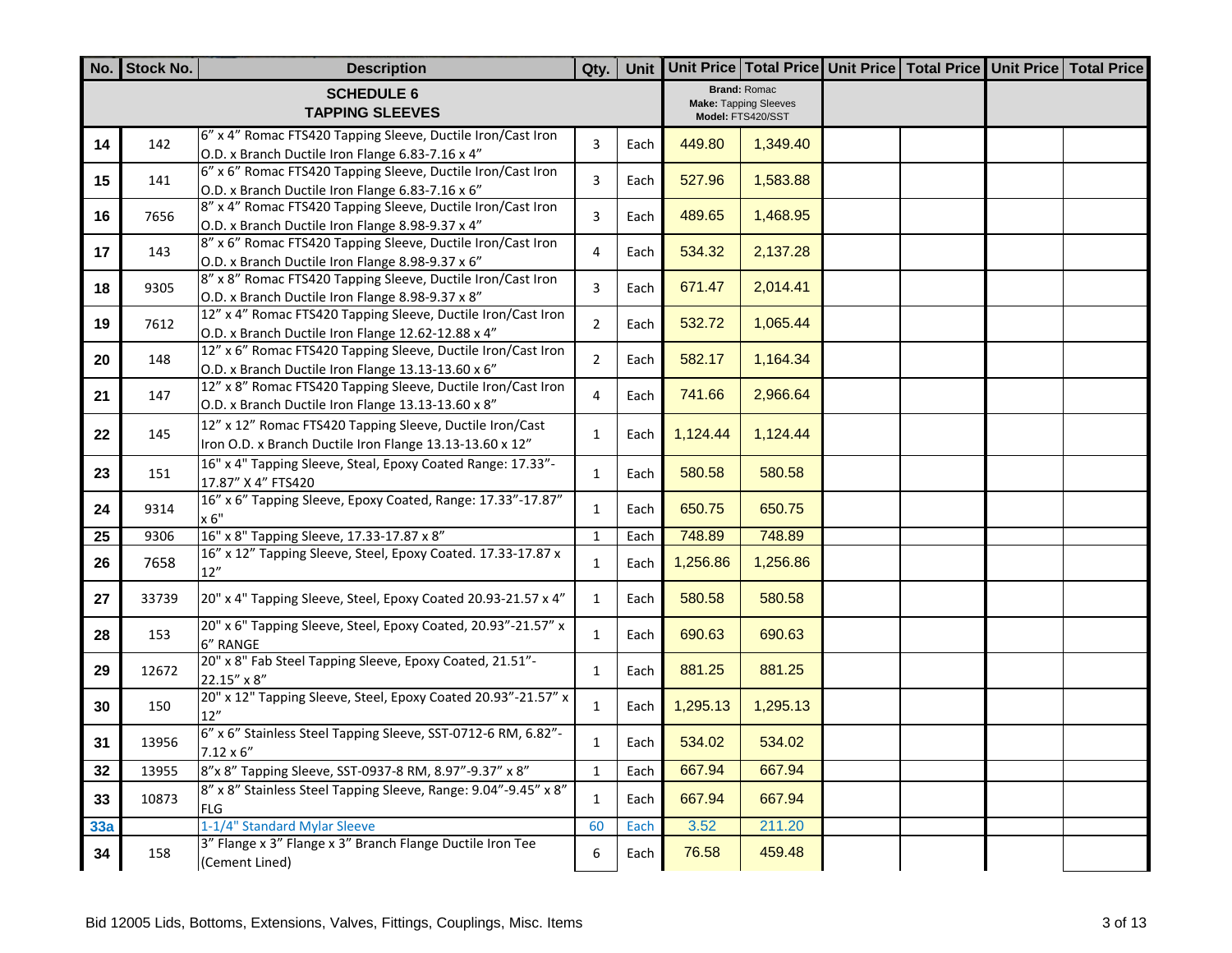| No. | <b>Stock No.</b> | <b>Description</b>                                                                                                                 | Qty.           | <b>Unit</b> |        |                                                                 | Unit Price Total Price Unit Price Total Price Unit Price Total Price |  |
|-----|------------------|------------------------------------------------------------------------------------------------------------------------------------|----------------|-------------|--------|-----------------------------------------------------------------|----------------------------------------------------------------------|--|
| 35  | 157              | 4" Flange x 4" Flange x 4" Branch Flange Ductile Iron Tee<br>(Cement Lined)                                                        | 6              | Each        | 151.34 | 908.04                                                          |                                                                      |  |
|     |                  | Schedule 6 - Subtotal                                                                                                              |                |             |        | 24,796.87<br>25,008.07                                          |                                                                      |  |
|     |                  | <b>SCHEDULE 7</b><br><b>TEES</b>                                                                                                   |                |             |        | Brand: Sigma/Star/Tyler/SIP<br>Make: C110/C153 DI<br>Model: Tee |                                                                      |  |
| 36  | 10984            | 6" Flange x 6" Flange x 6" Branch Flange Ductile Iron Tee<br>(Cement Lined).                                                       | $\overline{2}$ | Each        | 188.05 | 376.10                                                          |                                                                      |  |
| 37  | 155              | 6" Flange x 6" Flange x 4" Branch Flange Ductile Iron Tee<br>(Cement Lined)                                                        | $\mathbf{1}$   | Each        | 207.99 | 207.99                                                          |                                                                      |  |
| 38  | 156              | 6" Mechanical Joint x 6" Mechanical Joint x 6" Branch<br>Mechanical Joint, Ductile Iron Tee (Cement Lined) less<br>accessories.    | 1              | Each        | 106.03 | 106.03                                                          |                                                                      |  |
| 39  | 159              | 8" Mechanical Joint x 8" Mechanical Joint x 8" Branch<br>Mechanical Joint, Ductile Iron Tee (Cement Lined) less<br>accessories.    | $\mathbf{1}$   | Each        | 158.59 | 158.59                                                          |                                                                      |  |
| 40  | 12040            | 8" Mechanical Joint x 8" Mechanical Joint x 4" Mechanical<br>Joint, Ductile Iron Tee (Cement Lined) less accessories.              | $\mathbf{1}$   | Each        | 114.65 | 114.65                                                          |                                                                      |  |
| 41  | 10714            | 8" Mechanical Joint x 8" Mechanical Joint x 6" Mechanical<br>Joint, Ductile Iron Tee (Cement Lined) less accessories.              | $\mathbf{1}$   | Each        | 131.41 | 131.41                                                          |                                                                      |  |
| 42  | 160              | 12" Mechanical Joint x 12" Mechanical Joint x 12" Branch<br>Mechanical Joint, Ductile Iron Tee (Cement Lined) less<br>accessories. | $\mathbf{1}$   | Each        | 316.28 | 316.28                                                          |                                                                      |  |
| 43  | 11288            | 12" Mechanical Joint x 12" Mechanical Joint x 4" Mechanical<br>Joint, Ductile Iron Tee                                             | $\mathbf{1}$   | Each        | 214.33 | 214.33                                                          |                                                                      |  |
| 44  | 10660            | 12" Mechanical Joint x 12" Mechanical Joint x 6" Mechanical<br>Joint. Ductile Iron Tee                                             | $\mathbf{1}$   | Each        | 214.33 | 214.33                                                          |                                                                      |  |
| 45  | 9947             | 12" Mechanical Joint x 12" Mechanical Joint x 8" Mechanical<br>Joint, Ductile Iron Tee                                             | $\mathbf{1}$   | Each        | 246.96 | 246.96                                                          |                                                                      |  |
|     |                  | Schedule 7 - Subtotal                                                                                                              |                |             |        | 2,086.67                                                        |                                                                      |  |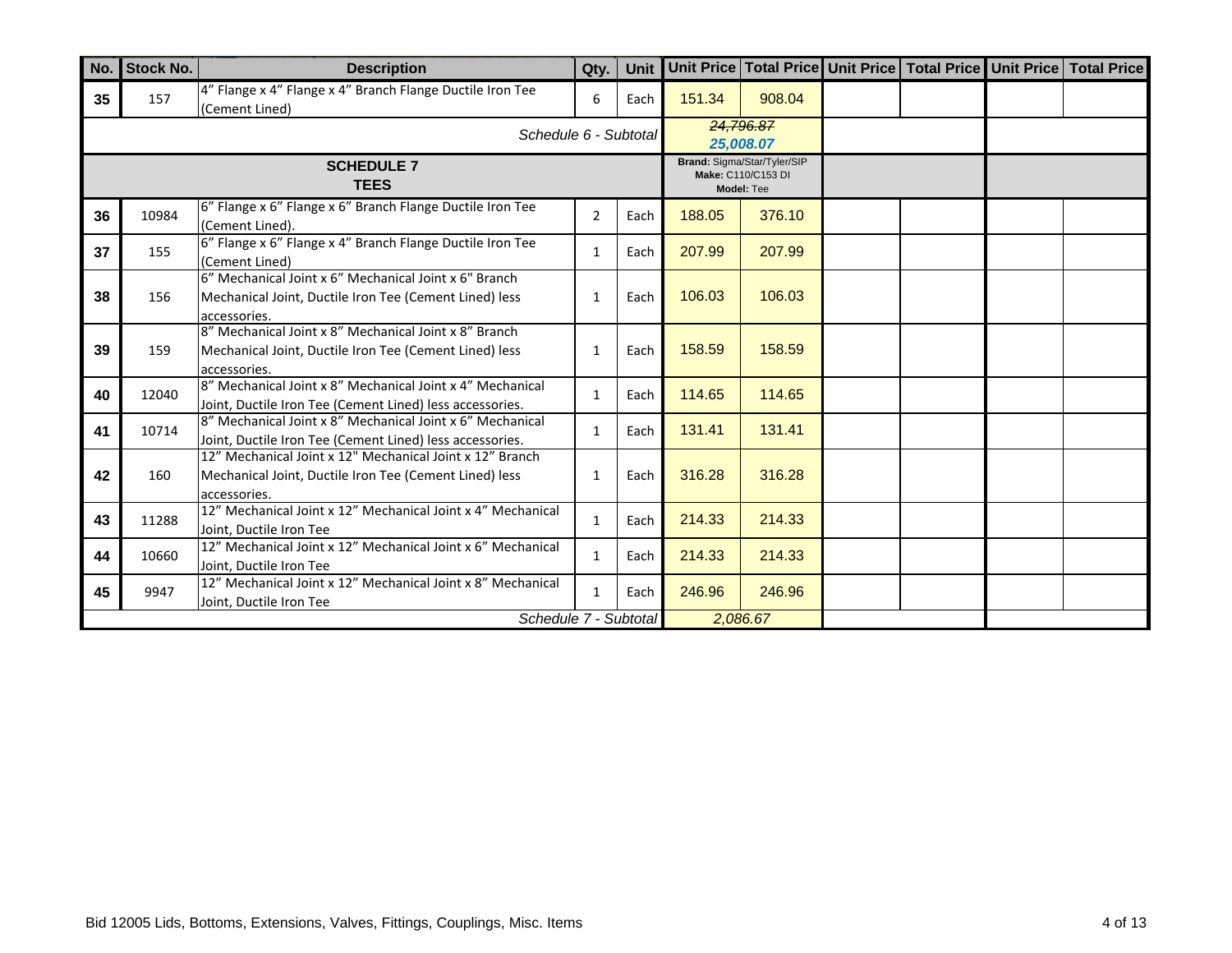|                 | No. Stock No. | <b>Description</b>                                                                                  | Qty.           |      |        |                                                                   | Unit Unit Price Total Price Unit Price Total Price Unit Price Total Price |  |
|-----------------|---------------|-----------------------------------------------------------------------------------------------------|----------------|------|--------|-------------------------------------------------------------------|---------------------------------------------------------------------------|--|
|                 |               | <b>SCHEDULE 8</b><br><b>BENDS</b>                                                                   |                |      |        | Brand: Sigma/Star/Tyler/SIP<br>Make: C110/C153 DI<br>Model: Bends |                                                                           |  |
| 46              | 49            | 4"-45° Bend, Mechanical Joint x Mechanical Joint, Ductile Iron<br>(Cement Lined) less accessories.  | 4              | Each | 37.16  | 148.64                                                            |                                                                           |  |
| 47              | 52            | 6"-45° Bend, Mechanical Joint x Mechanical Joint, Ductile Iron<br>(Cement Lined) less accessories.  | $\overline{2}$ | Each | 59.81  | 119.62                                                            |                                                                           |  |
| 48              | 53            | 8"-45° Bend, Mechanical Joint x Mechanical Joint, Ductile Iron<br>(Cement Lined) less accessories.  | $\overline{2}$ | Each | 87.00  | 174.00                                                            |                                                                           |  |
| 49              | 54            | 12"-45° Bend, Mechanical Joint x Mechanical Joint, Ductile<br>Iron (Cement Lined) less accessories. | $\overline{2}$ | Each | 188.05 | 376.10                                                            |                                                                           |  |
| 50              | 50            | 4"- 90° Bend, Mechanical Joint x Mechanical Joint, Ductile Iron<br>(Cement Lined) less accessories. | $\mathbf{1}$   | Each | 44.86  | 44.86                                                             |                                                                           |  |
| 51              | 10847         | 6"- 90° Bend, Mechanical Joint x Mechanical Joint, Ductile Iron<br>(Cement Lined) less accessories. | $\mathbf{1}$   | Each | 73.41  | 73.41                                                             |                                                                           |  |
| 52              | 10862         | 8" Mechanical Joint 90° Elbow, Ductile Iron, AWWA C153                                              | $\overline{2}$ | Each | 106.49 | 212.98                                                            |                                                                           |  |
| 53              | 12668         | 12" Mechanical Joint 90° Elbow, Ductile Iron, AWWA C153                                             | $\mathbf{1}$   | Each | 227.47 | 227.47                                                            |                                                                           |  |
| 54              | 9895          | 4"- 90° Bend, Mechanical Joint x Flange Ductile Iron (Cement<br>Lined) less accessories.            | $\mathbf{1}$   | Each | 51.21  | 51.21                                                             |                                                                           |  |
| 55              | No Stock #    | 6"- 90° Bend, Mechanical Joint x Flange Ductile Iron (Cement<br>Lined) less accessories.            | $\mathbf{1}$   | Each | 90.62  | 90.62                                                             |                                                                           |  |
| $\overline{56}$ | 42            | 3"- 90° Bend, Flange x Flange, Ductile Iron (Cement Lined).                                         | 6              | Each | 53.47  | 320.82                                                            |                                                                           |  |
| 57              | 43            | 4"- 90° Bend, Flange x Flange, Ductile Iron (Cement Lined).                                         | 6              | Each | 82.93  | 497.58                                                            |                                                                           |  |
| 58              |               | No Stock # 6"-90° Bend, Flange x Flange, Ductile Iron (Cement Lined).                               | $\overline{2}$ | Each | 128.24 | 256.48                                                            |                                                                           |  |
| 59              | 12087         | 6"-22° Bend, Mechanical x Mechanical, Ductile Iron (Cement<br>Lined).                               | $\overline{2}$ | Each | 54.37  | 108.74                                                            |                                                                           |  |
| 60              | 48            | 4" - 22° DEG Bend, Mechanical Joint x Mechanical Joint,<br>Ductile Iron, AWWA C153                  | $\overline{2}$ | Each | 35.34  | 70.68                                                             |                                                                           |  |
| 61              | 45            | 8" - 22° DEG Bend, Mechanical Joint x Mechanical Joint,<br>Ductile Iron, AWWA C153                  | $\overline{2}$ | Each | 84.74  | 169.48                                                            |                                                                           |  |
| 62              | 46            | 12" - 22° Bend, Mechanical Joint x Mechanical Joint, Ductile<br>Iron, AWWA C153                     | $\overline{2}$ | Each | 164.49 | 328.98                                                            |                                                                           |  |
| 63              | 44            | $4'' - 111/4$ ° Ductile Iron, Mechanical Joint x Mechanical Joint,<br>Elbow, AWWA C153              | $\overline{2}$ | Each | 33.99  | 67.98                                                             |                                                                           |  |
| 64              | 51            | 6" - 11 1/4° Ductile Iron, Mechanical Joint x Mechanical Joint,<br>Elbow, AWWA C153                 | $\overline{2}$ | Each | 56.65  | 113.30                                                            |                                                                           |  |
| 65              | 13649         | 8" - 11 1/4° Ductile Iron, Mechanical Joint x Mechanical Joint,<br>Elbow, AWWA C153                 | $\overline{2}$ | Each | 77.03  | 154.06                                                            |                                                                           |  |
| 66              | 7633          | 12" - 11 1/4° Ductile Iron, Mechanical Joint x Mechanical<br>Joint, Elbow, AWWA C153                | $\overline{2}$ | Each | 154.06 | 308.12                                                            |                                                                           |  |
|                 |               | Schedule 8 - Subtotal                                                                               |                |      |        | 3,915.13                                                          |                                                                           |  |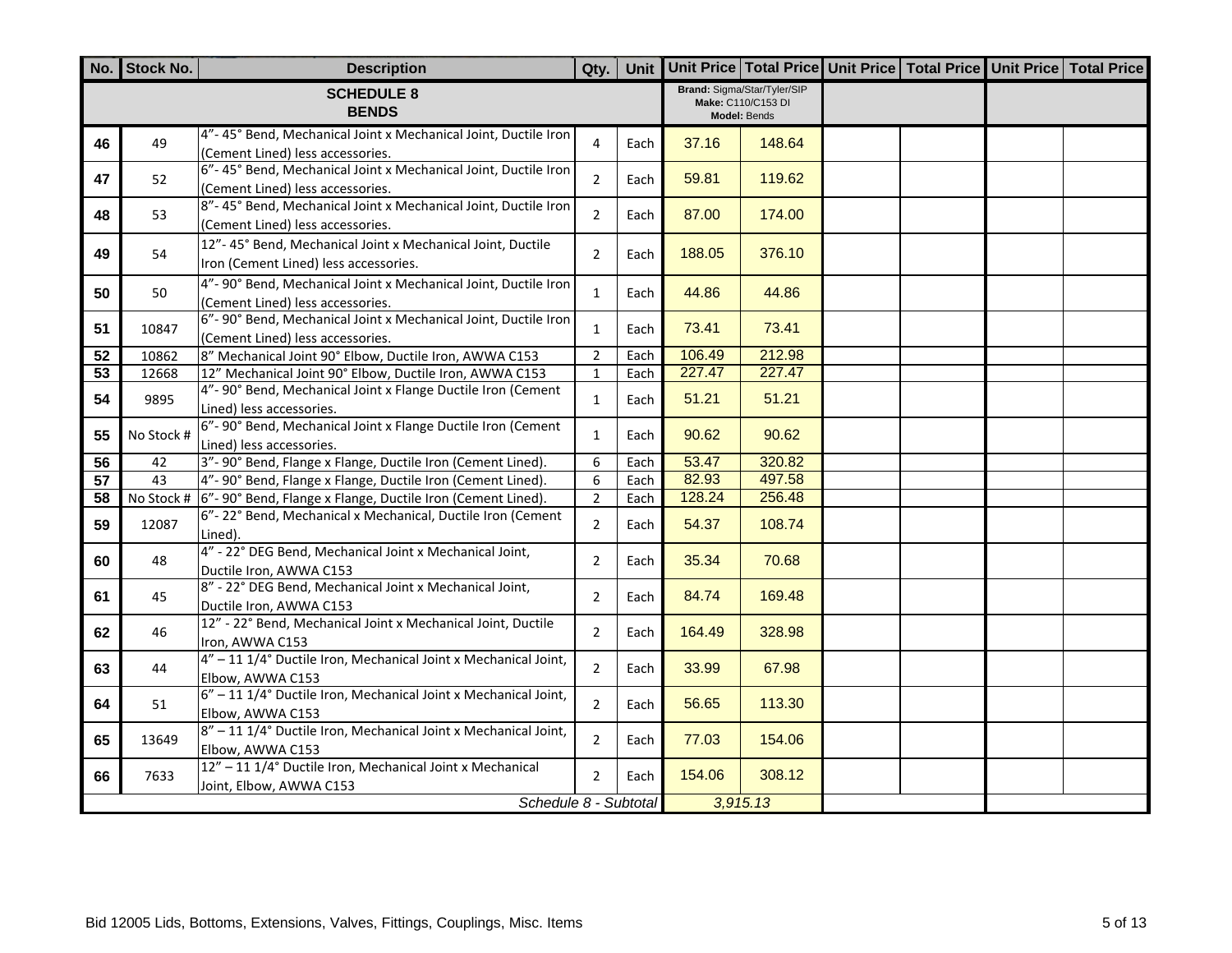|     | No. Stock No.             | <b>Description</b>                                                                              | Qty.                     |      |        |                                                                               |  | Unit   Unit Price   Total Price   Unit Price   Total Price   Unit Price   Total Price |
|-----|---------------------------|-------------------------------------------------------------------------------------------------|--------------------------|------|--------|-------------------------------------------------------------------------------|--|---------------------------------------------------------------------------------------|
|     |                           | <b>SCHEDUL 9</b><br><b>ADAPTERS</b>                                                             |                          |      |        | Brand: Sigma/Star/Tyler/SIP<br><b>Make: C153 DI</b><br>Model: MJ x FJ Adapter |  |                                                                                       |
| 67  | 55                        | 3" Mechanical Joint x 3" Flange Adapter, Ductile Iron (Cement<br>Lined) less accessories.       | $\overline{2}$           | Each | 37.16  | 74.32                                                                         |  |                                                                                       |
| 68  | 56                        | 4" Mechanical Joint x 4" Flange Adapter, Ductile Iron (Cement<br>Lined) less accessories.       | $\overline{2}$           | Each | 42.59  | 85.18                                                                         |  |                                                                                       |
| 69  | 58                        | 6" Mechanical Joint x 6" Flange Adapter, Ductile Iron (Cement<br>Lined) less accessories.       | $\overline{2}$           | Each | 58.91  | 117.82                                                                        |  |                                                                                       |
| 70  | 9304                      | 8" Mechanical Joint x 8" Flange Adapter, Ductile Iron (Cement<br>Lined) less accessories.       | $\overline{2}$           | Each | 88.81  | 177.62                                                                        |  |                                                                                       |
| 71  | 133                       | 12" Mechanical Joint x 12" Flange Adapter, Ductile Iron<br>(Cement Lined) less accessories.     | $\mathbf{1}$             | Each | 197.56 | 197.56                                                                        |  |                                                                                       |
| 71a |                           | 24" MJ x FL Adapter DI, AWWA C153, C/L, less accessories                                        | $\overline{\phantom{a}}$ | Each | 994.06 | 1,988.12                                                                      |  |                                                                                       |
|     |                           | Schedule 9 - Subtotal                                                                           |                          |      |        | 652.50<br>2,640.62                                                            |  |                                                                                       |
|     |                           | <b>SCHEDULE 10</b><br><b>COMPANION FLANGE</b>                                                   |                          |      |        | Brand: Sigma/Star/Tyler/SIP<br>Make: C110 DI<br>Model: Companion/Blind Flange |  |                                                                                       |
| 72  | 11528                     | 3" Ductile Iron, 4-bolt hole Companion Flange, 7-1/2" O.D.<br>Tapped 1-1/2" I.P. Thread (125#). | 4                        | Each | 62.66  | 250.64                                                                        |  |                                                                                       |
| 73  | 187                       | 4" Ductile Iron, 8-bolt hole Companion Flange, 9" O.D. Tapped<br>2" I.P. Thread (125#).         | 6                        | Each | 55.74  | 334.44                                                                        |  |                                                                                       |
| 74  | 7606                      | 4" Flange x 2" FIPT Tap                                                                         | 4                        | Each | 55.74  | 222.96                                                                        |  |                                                                                       |
| 75  | 10507                     | 4" Blind Flange                                                                                 | 4                        | Each | 38.97  | 155.88                                                                        |  |                                                                                       |
| 76  | 10508                     | 6" Blind Flange                                                                                 | $\mathbf{1}$             | Each | 58.46  | 58.46                                                                         |  |                                                                                       |
| 77  | 190                       | 6" Flange with 2" Tap                                                                           | 1<br>1                   | Each | 76.12  | 76.12                                                                         |  |                                                                                       |
| 78  | 12" Blind Flange<br>13546 |                                                                                                 |                          | Each | 196.66 | 196.66                                                                        |  |                                                                                       |
|     |                           | Schedule 10 - Subtotal                                                                          |                          |      |        | 1,295.16                                                                      |  |                                                                                       |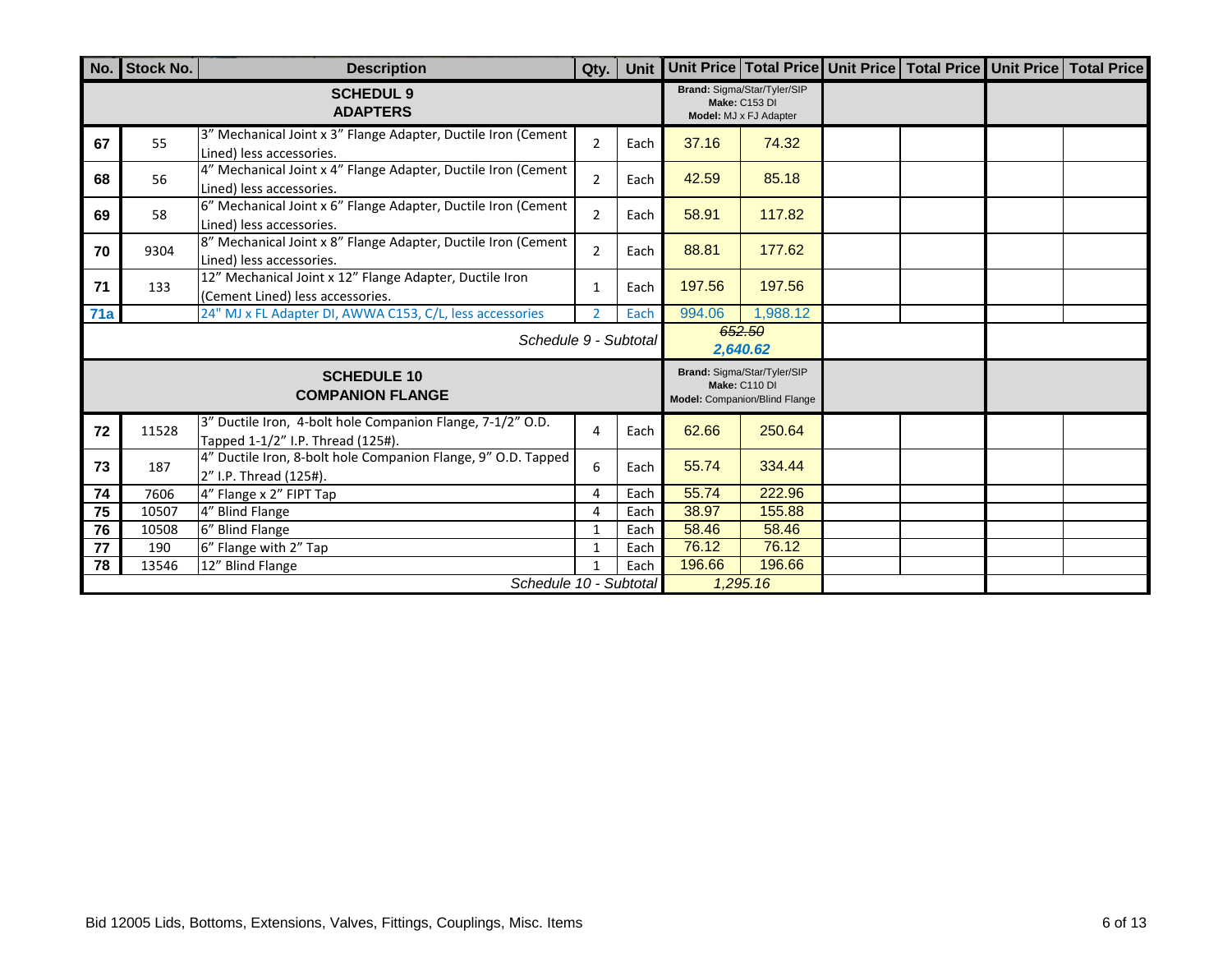|                 | No. Stock No.                      | <b>Description</b>                                           | Qty.           | Unit |        |                                                                    | Unit Price   Total Price   Unit Price   Total Price   Unit Price   Total Price |  |
|-----------------|------------------------------------|--------------------------------------------------------------|----------------|------|--------|--------------------------------------------------------------------|--------------------------------------------------------------------------------|--|
|                 |                                    | <b>SCHEDULE 11</b><br><b>PLUGS AND CAPS</b>                  |                |      |        | Brand: Sigma/Star/Tyler/SIP<br>Make: C153 DI<br>Model: MJ Cap/Plug |                                                                                |  |
| 79              | 30                                 | 3" Mechanical Joint Plug                                     | 1              | Each | 24.47  | 24.47                                                              |                                                                                |  |
| 80              | 31                                 | 3" Mechanical Joint Plug with 2" Tap                         | 1              | Each | 41.69  | 41.69                                                              |                                                                                |  |
| 81              | 27                                 | 4" Mechanical Joint Plug                                     | $\mathbf{1}$   | Each | 20.84  | 20.84                                                              |                                                                                |  |
| 82              | 12156                              | 4" Mechanical Joint Plug with 2" Tap                         | $\mathbf{1}$   | Each | 38.52  | 38.52                                                              |                                                                                |  |
| $\overline{83}$ | 25                                 | 6" Mechanical Joint Plug                                     | $\overline{2}$ | Each | 39.43  | 78.86                                                              |                                                                                |  |
| 84              | 26                                 | 6" Mechanical Joint Plug with 2" Tap                         | $\mathbf{1}$   | Each | 56.65  | 56.65                                                              |                                                                                |  |
| 85              | 23                                 | 8" Mechanical Joint Plug                                     | $\mathbf{1}$   | Each | 58.46  | 58.46                                                              |                                                                                |  |
| 86              | 24                                 | 8" Mechanical Joint Plug with 2" Tap                         | $\mathbf{1}$   | Each | 76.12  | 76.12                                                              |                                                                                |  |
| $\overline{87}$ | 9923                               | 12" Mechanical Joint Plug                                    | $\mathbf{1}$   | Each | 100.59 | 100.59                                                             |                                                                                |  |
| 88              | 34                                 | 12" Mechanical Joint Plug with 2" Tap                        | $\mathbf{1}$   | Each | 117.36 | 117.36                                                             |                                                                                |  |
| 89              | 9726                               | 4" Mechanical Joint Cap                                      | 1              | Each | 16.77  | 16.77                                                              |                                                                                |  |
| 90              | 11501                              | 4" Mechanical Joint Cap with 2" Tap                          | $\mathbf{1}$   | Each | 34.90  | 34.90                                                              |                                                                                |  |
| 91              | 9725                               | 6" Mechanical Joint Cap                                      | $\overline{2}$ | Each | 29.91  | 59.82                                                              |                                                                                |  |
| 92              | 12098                              | 6" Mechanical Joint Cap with 2" Tap                          | $\overline{2}$ | Each | 48.03  | 96.06                                                              |                                                                                |  |
| 93              | 10650                              | 8" Mechanical Joint Cap                                      | $\overline{2}$ | Each | 48.94  | 97.88                                                              |                                                                                |  |
| 94              | 18                                 | 8" Mechanical Joint Cap with 2" Tap                          | $\mathbf{1}$   | Each | 66.61  | 66.61                                                              |                                                                                |  |
| 95              | 19                                 | 12" Mechanical Joint Cap                                     | $\mathbf{1}$   | Each | 91.53  | 91.53                                                              |                                                                                |  |
| 96              | 12414                              | 12" Mechanical Joint Cap with 2" Tap                         | $\mathbf{1}$   | Each | 109.66 | 109.66                                                             |                                                                                |  |
|                 |                                    | Schedule 11 - Subtotal                                       |                |      |        | 1,186.79                                                           |                                                                                |  |
|                 |                                    | <b>SCHEDULE 12</b><br><b>FOSTER ADAPTERS</b>                 |                |      |        | <b>Brand: Star</b><br>Make: Foster Adapter<br>Model: Seies 100     |                                                                                |  |
| $\overline{97}$ |                                    | 11092 4" Foster Adapter with Mechanical Joint Accessory Kit  | 1              | Each | 68.00  | 68.00                                                              |                                                                                |  |
| 98              |                                    | 11089 6" Foster Adapter with Mechanical Joint Accessory Kit  | $\overline{4}$ | Each | 86.00  | 344.00                                                             |                                                                                |  |
| 99              |                                    | 110908" Foster Adapter with Mechanical Joint Accessory Kit   | 4              | Each | 129.00 | 516.00                                                             |                                                                                |  |
| 100             |                                    | 11091 12" Foster Adapter with Mechanical Joint Accessory Kit |                | Each | 186.00 | 186.00                                                             |                                                                                |  |
|                 |                                    | Schedule 12 - Subtotal                                       |                |      |        | 1,114.00                                                           |                                                                                |  |
|                 | <b>SCHEDULE 13</b><br><b>HYMAX</b> |                                                              |                |      |        | Brand: Krausz Make: Hymax<br>Model: Wide Range Couplings           |                                                                                |  |
| 101             | 12720                              | 2" Style Hymax (2.10-3.03)                                   |                | Each | 92.14  | 368.56                                                             |                                                                                |  |
|                 |                                    | Schedule 13 - Subtotal                                       |                |      |        | 368.56                                                             |                                                                                |  |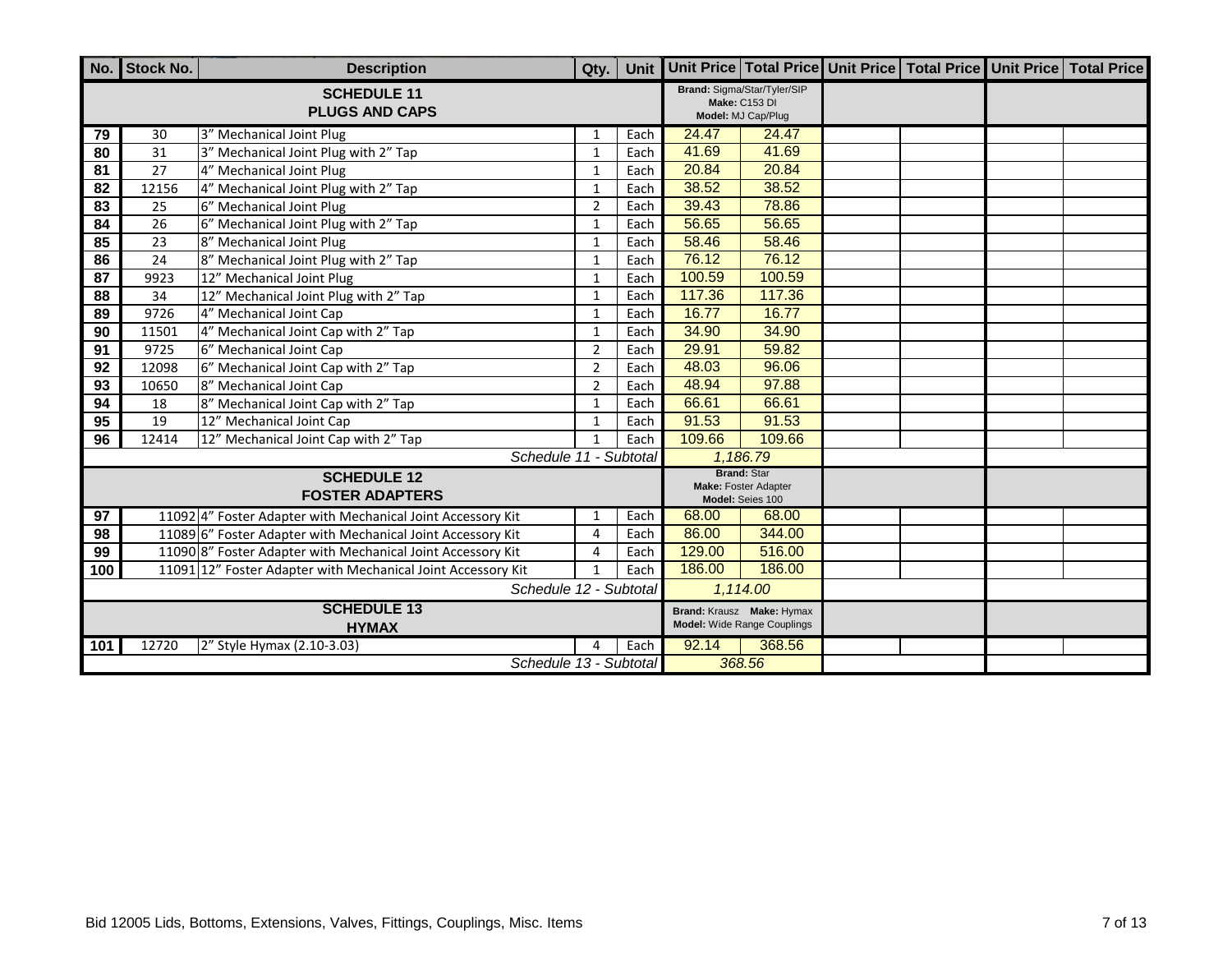| No.                                            | <b>Stock No.</b>       | <b>Description</b>                                                                                                                                             | Qty.         | Unit |          |                                                                         |  | Unit Price   Total Price   Unit Price   Total Price   Unit Price   Total Price |
|------------------------------------------------|------------------------|----------------------------------------------------------------------------------------------------------------------------------------------------------------|--------------|------|----------|-------------------------------------------------------------------------|--|--------------------------------------------------------------------------------|
|                                                |                        | <b>SCHEDULE 14</b><br><b>COUPLINGS</b>                                                                                                                         |              |      |          | Brand: Romac Make: 501<br><b>Model: Transition Couplings</b>            |  |                                                                                |
| 102                                            | 7648                   | 16" Style "501" - Romac (17.80 x 17.80) Straight Coupling<br>(17.40 x 17.80) range Ductile Iron, Fusion Bonded Epoxy Lined,<br>Stainless Steel nuts and bolts. | $\mathbf{1}$ | Each | 627.47   | 627.47                                                                  |  |                                                                                |
| <b>102a</b>                                    |                        | Romac 400 Series Coupling - 400-37.67-1/4 x 10 CPLNG epoxy<br>L&C, STD B&N                                                                                     | $\mathbf{1}$ | Each | 1,751.19 | 1,751.19                                                                |  |                                                                                |
|                                                |                        | Schedule 14 - Subtotal                                                                                                                                         |              |      |          | 627.47<br>2,378.66                                                      |  |                                                                                |
| <b>SCHEDULE 15</b><br><b>MACTOS and ALPHAS</b> |                        |                                                                                                                                                                |              |      |          | <b>Brand: Romac</b><br>Make: Wide Range Couplings<br>Model: Macro/Alpha |  |                                                                                |
| 103                                            | 13341                  | 3" Romac Macro 2-Bolt Wide Coupling Range (3.13-3.63)                                                                                                          |              | Each | 135.42   | 135.42                                                                  |  |                                                                                |
| 104                                            | 13357                  | 3" XL Romac Macro 2-Bolt Coupling, Ductile Iron, CI, Range<br>$(3.63 - 4.13)$                                                                                  | 5            | Each | 135.42   | 677.10                                                                  |  |                                                                                |
| 105                                            | 12540                  | 4" Romac Alpha Wide Range Restraint Coupling, HDPE<br>Compatible, Range (4.50-4.90)                                                                            | 6            | Each | 219.47   | 1,316.82                                                                |  |                                                                                |
| 106                                            | 12541                  | 6" Romac Alpha Wide Range Restraint Coupling, HDPE<br>Compatible, Range (6.60-7.00)                                                                            | 6            | Each | 284.72   | 1,708.32                                                                |  |                                                                                |
| 107                                            | 12542                  | 8" Romac Alpha Wide Range Restraint Coupling, HDPE<br>Compatible, Range (8.60-9.10)                                                                            | 4            | Each | 323.27   | 1,293.08                                                                |  |                                                                                |
| 108                                            | 12544                  | 10" Romac Alpha Wide Range Restraint Coupling, HDPE<br>Compatible, Range (10.75-11.20)                                                                         | 1            | Each | 418.17   | 418.17                                                                  |  |                                                                                |
| 109                                            | 12543                  | 12" Romac Alpha Wide Range Restraint Coupling, HDPE<br>Compatible, Range (12.75-13.30)                                                                         | $\mathbf{1}$ | Each | 492.32   | 492.32                                                                  |  |                                                                                |
|                                                | Schedule 15 - Subtotal |                                                                                                                                                                |              |      |          | 6,041.23                                                                |  |                                                                                |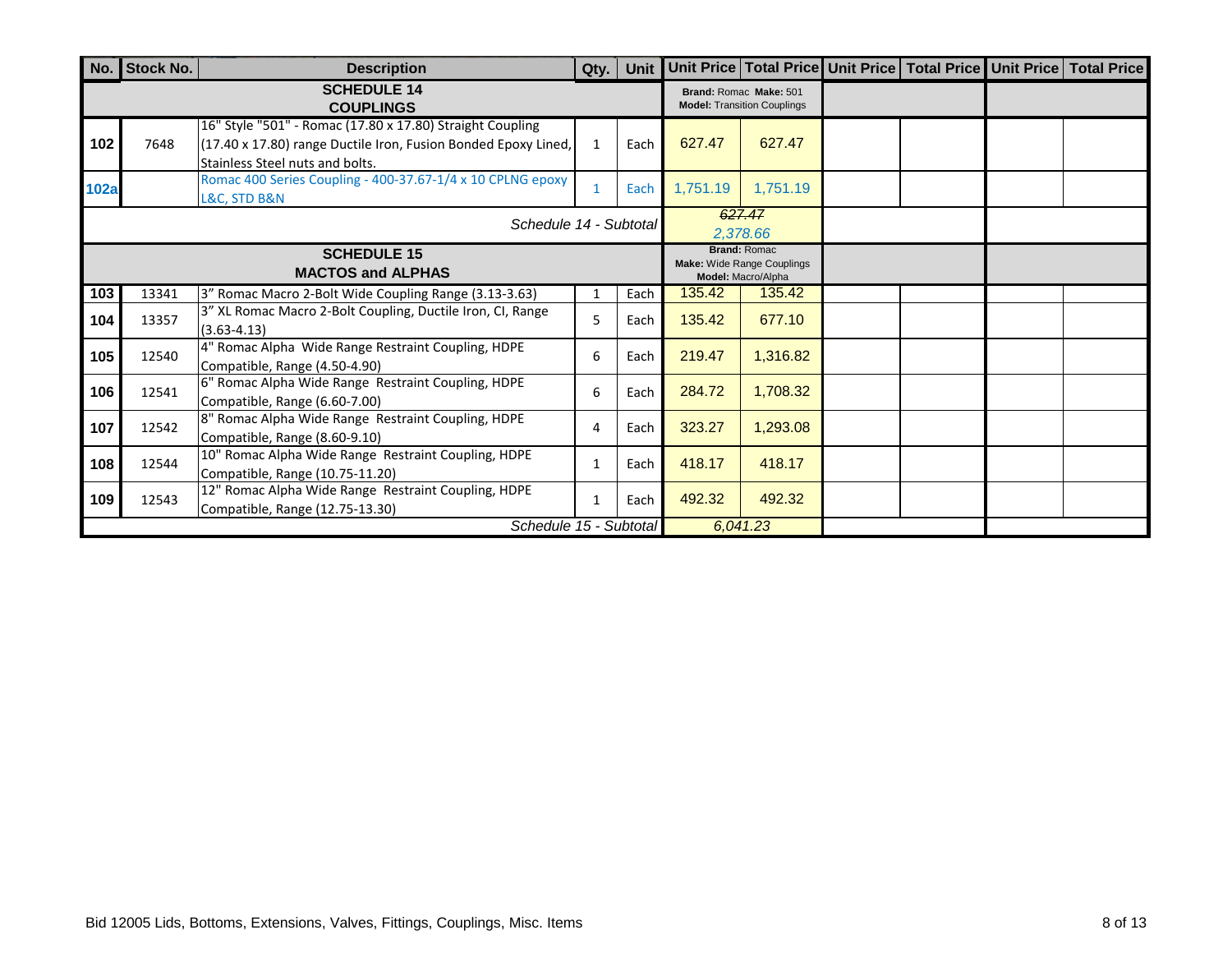|     | No. Stock No.                    | <b>Description</b>                                                                             | Qty.           | Unit |        |                                                         | Unit Price Total Price Unit Price Total Price Unit Price Total Price |  |
|-----|----------------------------------|------------------------------------------------------------------------------------------------|----------------|------|--------|---------------------------------------------------------|----------------------------------------------------------------------|--|
|     |                                  | <b>SCHEDULE 16</b><br><b>REPAIR CLAMPS</b>                                                     |                |      |        | <b>Brand: Romac</b><br>Make: Repair Clamp<br>Model: SSI |                                                                      |  |
| 110 | 12230<br>12232<br>12701          | Romac SS1, O.D. x specified length in the following size: 3"<br>$(3.45 - 4.00) \times 6$ "     | $\overline{2}$ | Each | 63.79  | 127.58                                                  |                                                                      |  |
| 111 | 12231                            | Romac SS1, O.D. x specified length in the following size: 3"<br>$(3.45 - 4.00) \times 8$ "     | $\overline{2}$ | Each | 78.83  | 157.66                                                  |                                                                      |  |
| 112 | 7479<br>12227<br>12229           | Romac SS1, O.D. x specified length in the following size: 4"<br>$(4.45 - 5.60) \times 6$ "     | 4              | Each | 71.26  | 285.04                                                  |                                                                      |  |
| 113 | 12223<br>12228                   | Romac SS1, O.D. x specified length in the following size: 4"<br>$(4.45 - 5.60) \times 8"$      | 4              | Each | 88.91  | 355.64                                                  |                                                                      |  |
| 114 | No Stock #                       | Romac SS1, O.D. x specified length in the following size: 4"<br>$(4.45 - 5.60) \times 12"$     | $\mathbf{1}$   | Each | 141.22 | 141.22                                                  |                                                                      |  |
| 115 | No Stock #                       | Romac SS1, O.D. x specified length in the following size: 4"<br>$(4.45 - 5.60) \times 16''$    | 1              | Each | 157.03 | 157.03                                                  |                                                                      |  |
| 116 | 12224                            | Romac SS1, O.D. x specified length in the following size: 6"<br>$(5.95 - 7.80) \times 6$ "     | $\overline{2}$ | Each | 88.68  | 177.36                                                  |                                                                      |  |
| 117 | 10550<br>11942<br>11308<br>12225 | Romac SS1, O.D. x specified length in the following size: 6"<br>$(5.95 - 7.80) \times 8$ "     | 4              | Each | 106.39 | 425.56                                                  |                                                                      |  |
| 118 | 7468<br>11053                    | Romac SS1, O.D. x specified length in the following size: 6"<br>$(5.95 - 7.80) \times 12"$     | 6              | Each | 169.88 | 1,019.28                                                |                                                                      |  |
| 119 | 12223                            | Romac SS1, O.D. x specified length in the following size: 8"<br>$(7.95 - 9.70) \times 6$ "     | $\overline{2}$ | Each | 104.18 | 208.36                                                  |                                                                      |  |
| 120 | No Stock #                       | Romac SS1, O.D. x specified length in the following size: 8"<br>$(7.95 - 9.70) \times 8"$      | $\overline{2}$ | Each | 124.66 | 249.32                                                  |                                                                      |  |
| 121 | 7498<br>7498<br>10478<br>10014   | Romac SS1, O.D. x specified length in the following size: 8"<br>$(7.95 - 9.70) \times 12''$    | $\overline{2}$ | Each | 200.07 | 400.14                                                  |                                                                      |  |
| 122 | 7496<br>7497                     | Romac SS1, O.D. x specified length in the following size: 8"<br>$(7.95 - 9.70) \times 16''$    | $\overline{2}$ | Each | 228.63 | 457.26                                                  |                                                                      |  |
| 123 | 10419<br>12213                   | Romac SS1, O.D. x specified length in the following size: 12"<br>$(12.10 - 14.50) \times 12"$  | $\overline{2}$ | Each | 302.07 | 604.14                                                  |                                                                      |  |
| 124 | 7464                             | Romac SS1, O.D. x specified length in the following size: 12"<br>$(12.10 - 14.50) \times 16$ " | $\overline{2}$ | Each | 341.57 | 683.14                                                  |                                                                      |  |
|     |                                  | Schedule 16 - Subtotal                                                                         |                |      |        | 5,448.73                                                |                                                                      |  |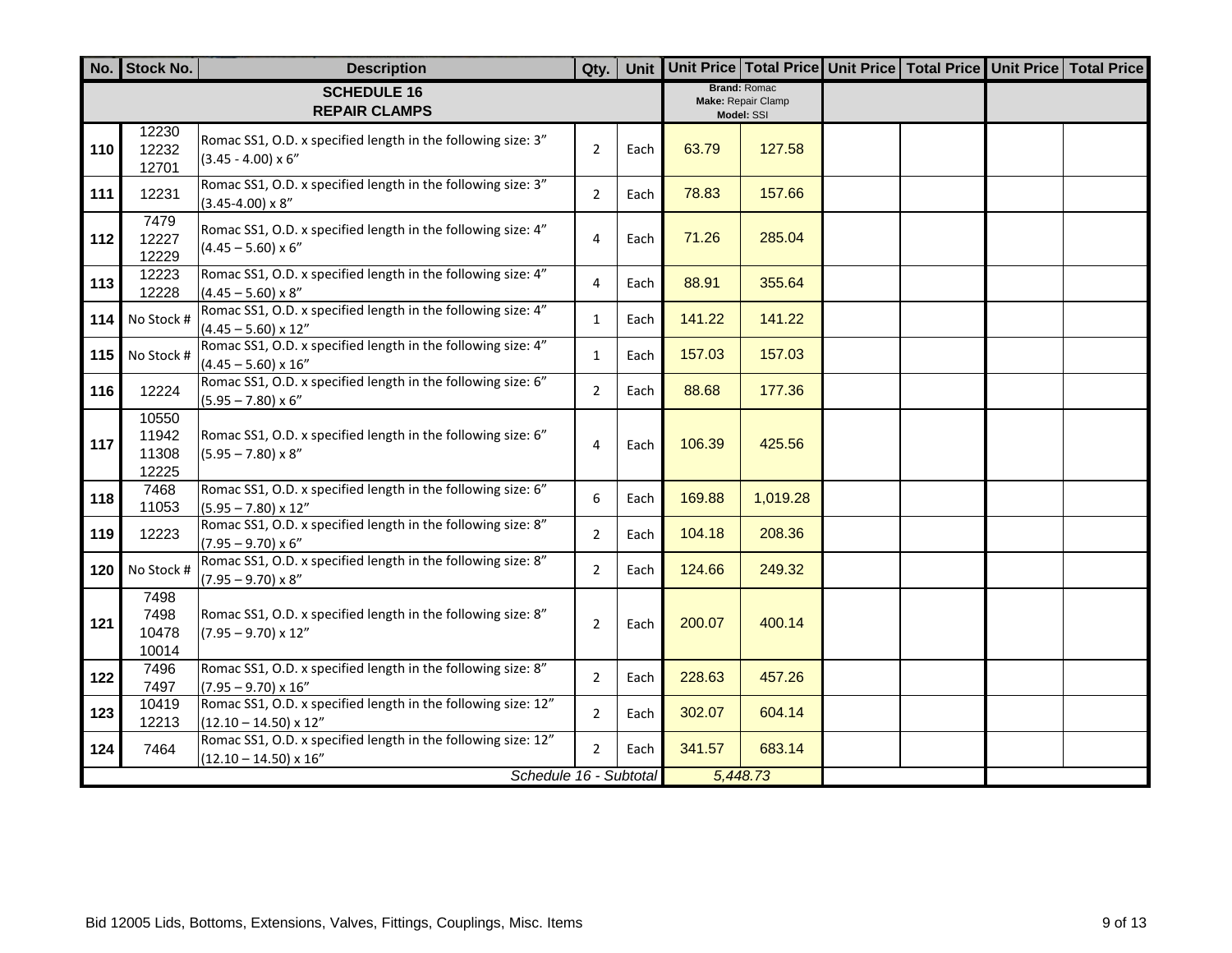|                  | No. Stock No. | <b>Description</b>                                                                                                         | Qty.           |      |                         |                                                                             | Unit Unit Price Total Price Unit Price Total Price Unit Price Total Price |  |
|------------------|---------------|----------------------------------------------------------------------------------------------------------------------------|----------------|------|-------------------------|-----------------------------------------------------------------------------|---------------------------------------------------------------------------|--|
|                  |               | <b>SCHEDULE 17</b><br><b>REDUCERS</b>                                                                                      |                |      |                         | Brand: Sigma/Tyler/Star/SIP<br>Make: C110/C153 DI<br><b>Model: Reducers</b> |                                                                           |  |
| 125              | 37            | 4" Mechanical Joint x 3" Flange Reducer, Ductile Iron (Cement<br>Lined) less accessories.                                  | 6              | Each | 122.02                  | 732.12                                                                      |                                                                           |  |
| $\frac{1}{26}$   | 11360         | 6" Mechanical Joint x 4" Flange Reducer                                                                                    | $\mathbf{1}$   | Each | 126.87                  | 126.87                                                                      |                                                                           |  |
| 127              | 9125          | 8" Mechanical Joint x 6" Flange Reducer, Ductile Iron (Cement<br>Lined) less accessories.                                  | $\overline{2}$ | Each | 179.90                  | 359.80                                                                      |                                                                           |  |
| 128              | 9003          | 12" Mechanical Joint x 8" Flange Reducer, Ductile Iron<br>(Cement Lined) less accessories                                  | $\mathbf{1}$   | Each | 650.04                  | 650.04                                                                      |                                                                           |  |
| 129              | 41            | 16" Mechanical Joint x 8" Flange Reducer, Ductile Iron<br>(Cement Lined) less accessories.                                 | $\mathbf{1}$   | Each | <b>Not</b><br>Availible | 0.00                                                                        |                                                                           |  |
| 130              | No Stock #    | 12" Mechanical Joint x 10" Flange Reducer, Ductile Iron<br>(Cement Lined) less accessories.                                | $\overline{2}$ | Each | 632.92                  | 1,265.84                                                                    |                                                                           |  |
| 131              | 12686         | 4" Flange x 3" Flange Reducer (Short)                                                                                      | $\overline{2}$ | Each | 56.65                   | 113.30                                                                      |                                                                           |  |
| $\overline{132}$ | 38            | 6" Flange x 3" Flange Reducer                                                                                              | $\mathbf{1}$   | Each | 92.44                   | 92.44                                                                       |                                                                           |  |
| $\overline{133}$ | 10689         | 4" Mechanical Joint x 3" Mechanical Joint Reducer                                                                          | $\mathbf{1}$   | Each | 38.52                   | 38.52                                                                       |                                                                           |  |
| 134              | 40            | 8" Mechanical Joint x 4" Mechanical Joint Reducer                                                                          | $\overline{2}$ | Each | 58.46                   | 116.92                                                                      |                                                                           |  |
| 135              | 10656         | 12" Plain End x 8" Plain End Reducer                                                                                       | $\mathbf 1$    | Each | 138.66                  | 138.66                                                                      |                                                                           |  |
| 136              | 10658         | 12" Plain End x 8" Mechanical Joint Reducer                                                                                | $\mathbf{1}$   | Each | 115.55                  | 115.55                                                                      |                                                                           |  |
| 137              | 9410          | 12" Plain End x 10" Mechanical Joint Reducer                                                                               | $\mathbf{1}$   | Each | 139.56                  | 139.56                                                                      |                                                                           |  |
| 138              | 10657         | 16" x 12" Plain Ends Reducer                                                                                               | $\mathbf{1}$   | Each | 246.05                  | 246.05                                                                      |                                                                           |  |
|                  |               | Schedule 17 - Subtotal                                                                                                     |                |      |                         | 4,135.67                                                                    |                                                                           |  |
|                  |               | <b>SCHEDULE 18</b><br><b>SLEEVES</b>                                                                                       |                |      |                         | Brand: Sigma/Tyler/Star/SIP<br><b>Make: C153 DI</b><br>Model: MJ Sleeves    |                                                                           |  |
| 139              | 135           | 6" Mechanical Joint x Mechanical Joint Long Pattern Solid<br>Repair Sleeve, Ductile Iron (Cement Lined) less accessories.  | $\overline{2}$ | Each | 66.61                   | 133.22                                                                      |                                                                           |  |
| 140              | 138           | 6" Mechanical Joint x Mechanical Joint Short Pattern Solid<br>Repair Sleeve, Ductile Iron (Cement Lined) less accessories. | 4              | Each | 50.86                   | 203.44                                                                      |                                                                           |  |
| 141              | 136           | 8" Mechanical Joint x Mechanical Joint Long Pattern Solid<br>Repair Sleeve, Ductile Iron (Cement Lined) less accessories.  | $\overline{2}$ | Each | 107.84                  | 215.68                                                                      |                                                                           |  |
| 142              | 140           | 8" Mechanical Joint x Mechanical Joint Short Pattern Solid<br>Repair Sleeve, Ductile Iron (Cement Lined) less accessories. | 4              | Each | 66.12                   | 264.48                                                                      |                                                                           |  |
| 143              | 137           | 12" Mechanical Joint x Mechanical Joint Long Pattern Solid<br>Repair Sleeve, Ductile Iron (Cement Lined) less accessories. | $\overline{2}$ | Each | 173.55                  | 347.10                                                                      |                                                                           |  |
|                  |               | Schedule 18 - Subtotal                                                                                                     |                |      |                         | 1,163.92                                                                    |                                                                           |  |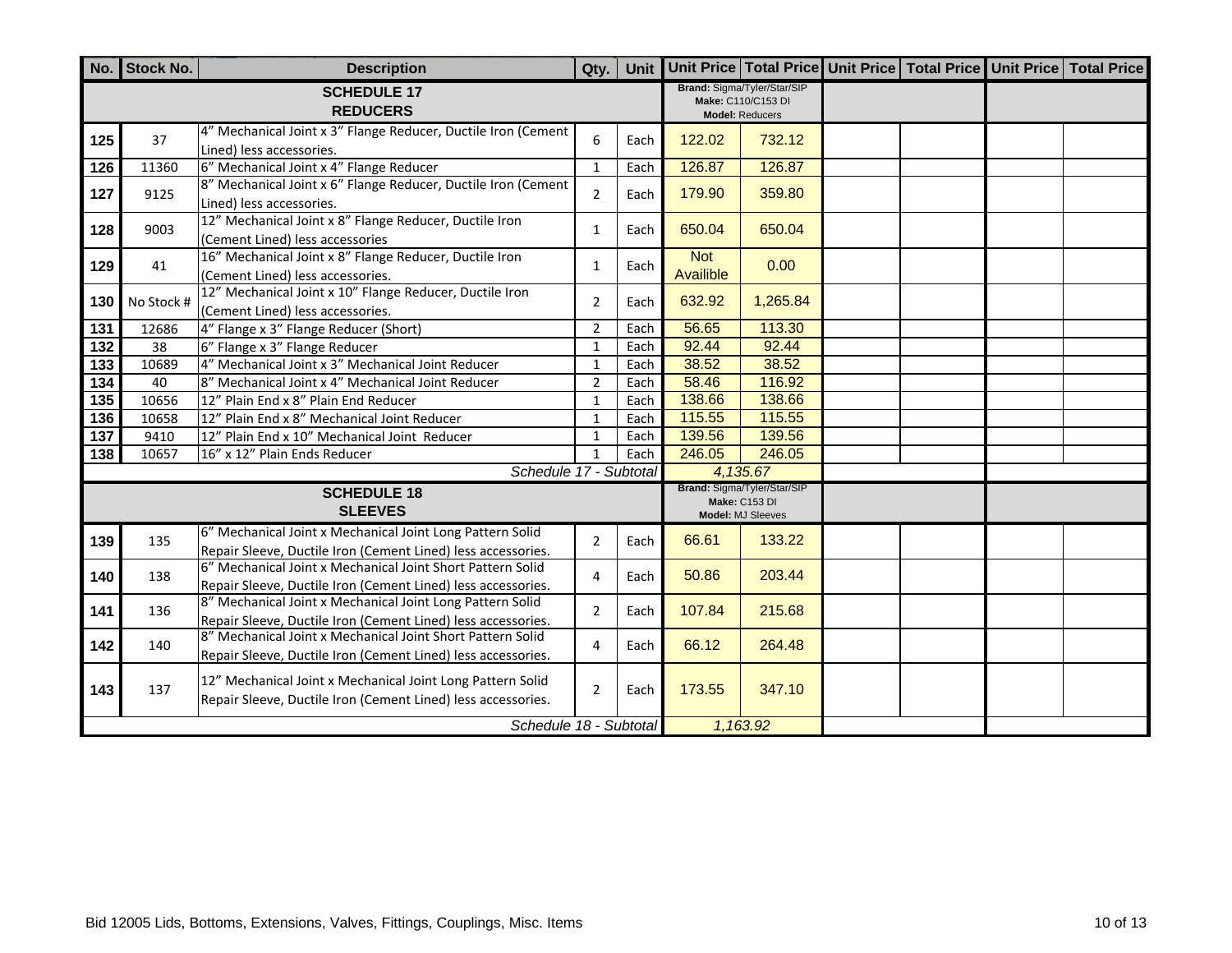|             | No. Stock No.          | <b>Description</b>                                                                                                                      | Qty.           | Unit |        |                                                                                                                     | Unit Price Total Price Unit Price Total Price Unit Price Total Price |  |
|-------------|------------------------|-----------------------------------------------------------------------------------------------------------------------------------------|----------------|------|--------|---------------------------------------------------------------------------------------------------------------------|----------------------------------------------------------------------|--|
|             |                        | <b>SCHEDULE 19</b><br><b>ACCESSORY PACKS, MJ Each JOINT RESTRAINERS</b>                                                                 |                |      |        | Brand:<br>Romac/Sigma/Tyler/Star/SIP<br><b>Make: AK's/Joint Restraints</b><br>Model: Gripping/611's/MJ<br>Accesoery |                                                                      |  |
| 144         | 12340                  | 3" Romac Grip Accessory Pack (incl. Romac grip gasket, nuts &<br>T- bolts) Romac Part #248-03                                           | 5              | Each | 30.49  | 152.45                                                                                                              |                                                                      |  |
| <b>144a</b> |                        | 24" Gasket and T-Bolt Kit for C153 MJ Fittings                                                                                          | $\overline{2}$ | Each | 63.07  | 126.14                                                                                                              |                                                                      |  |
| <b>144b</b> |                        | 24" BFV Flange Plated Bolt & Nut Kit, A307 grade a, (16) 1-<br>$1/4$ " x 5-1/2 bolt with nut & (4) 1-1/4" x 3-1/2" cap screw,<br>import | 3              | Each | 150.00 | 450.00                                                                                                              |                                                                      |  |
| 145         | 7607                   | 4" Romac Grip Ring Accessory Pack for Ductile Iron Pipe and C-<br>900, Catalog #4" GRAP-DI.                                             | 20             | Each | 36.19  | 723.80                                                                                                              |                                                                      |  |
| 146         | 7617                   | 6" Romac Grip Ring Accessory Pack for Ductile Iron Pipe and C-<br>900, Catalog #6" GRAP-DI.                                             | 70             | Each | 42.07  | 2,944.90                                                                                                            |                                                                      |  |
| 147         | 7618                   | 8" Romac Grip Ring Accessory Pack for Ductile Iron Pipe and C-<br>900, Catalog #8" GRAP-DI.                                             | 30             | Each | 59.98  | 1,799.40                                                                                                            |                                                                      |  |
| 148         | 7619                   | 12" Romac Grip Ring Accessory Pack for Ductile Iron Pipe and<br>C-900, Catalog # 12" GRAP-DI.                                           | 10             | Each | 117.39 | 1,173.90                                                                                                            |                                                                      |  |
| 149         | 12875                  | 3" Set of Mechanical Joint Accessories for IPS PVC                                                                                      | $\mathbf{1}$   | Each | 13.35  | 13.35                                                                                                               |                                                                      |  |
| 150         | 13090                  | 3"-Mega Lug Accessories Pk, PVC or Galvanized Pipe                                                                                      | $\mathbf{1}$   | Each | 36.83  | 36.83                                                                                                               |                                                                      |  |
| 151         | 12876                  | 4" Set of Mechanical Joint Accessories for IPS PVC                                                                                      | $\mathbf{1}$   | Each | 17.80  | 17.80                                                                                                               |                                                                      |  |
| 152         | 12877                  | 6" Set of Mechanical Joint Accessories for IPS PVC                                                                                      | $\mathbf{1}$   | Each | 23.73  | 23.73                                                                                                               |                                                                      |  |
| 153         | 9316                   | 4" Romac Style 611 Bell & Spigot Pipe Restraint System for<br>PVC and Ductile Iron Pipe Joints.                                         | 3              | Each | 42.67  | 128.01                                                                                                              |                                                                      |  |
| 154         | 9317                   | 6" Romac Style 611 Bell & Spigot Pipe Restraint System for<br>PVC and Ductile Iron Pipe Joints.                                         | 15             | Each | 56.57  | 848.55                                                                                                              |                                                                      |  |
| 155         | 9318                   | 8" Romac Style 611 Bell & Spigot Pipe Restraint System for<br>PVC and Ductile Iron Pipe Joints.                                         | 8              | Each | 91.67  | 733.36                                                                                                              |                                                                      |  |
|             | Schedule 19 - Subtotal |                                                                                                                                         |                |      |        | 8,596.08<br>9,172.22                                                                                                |                                                                      |  |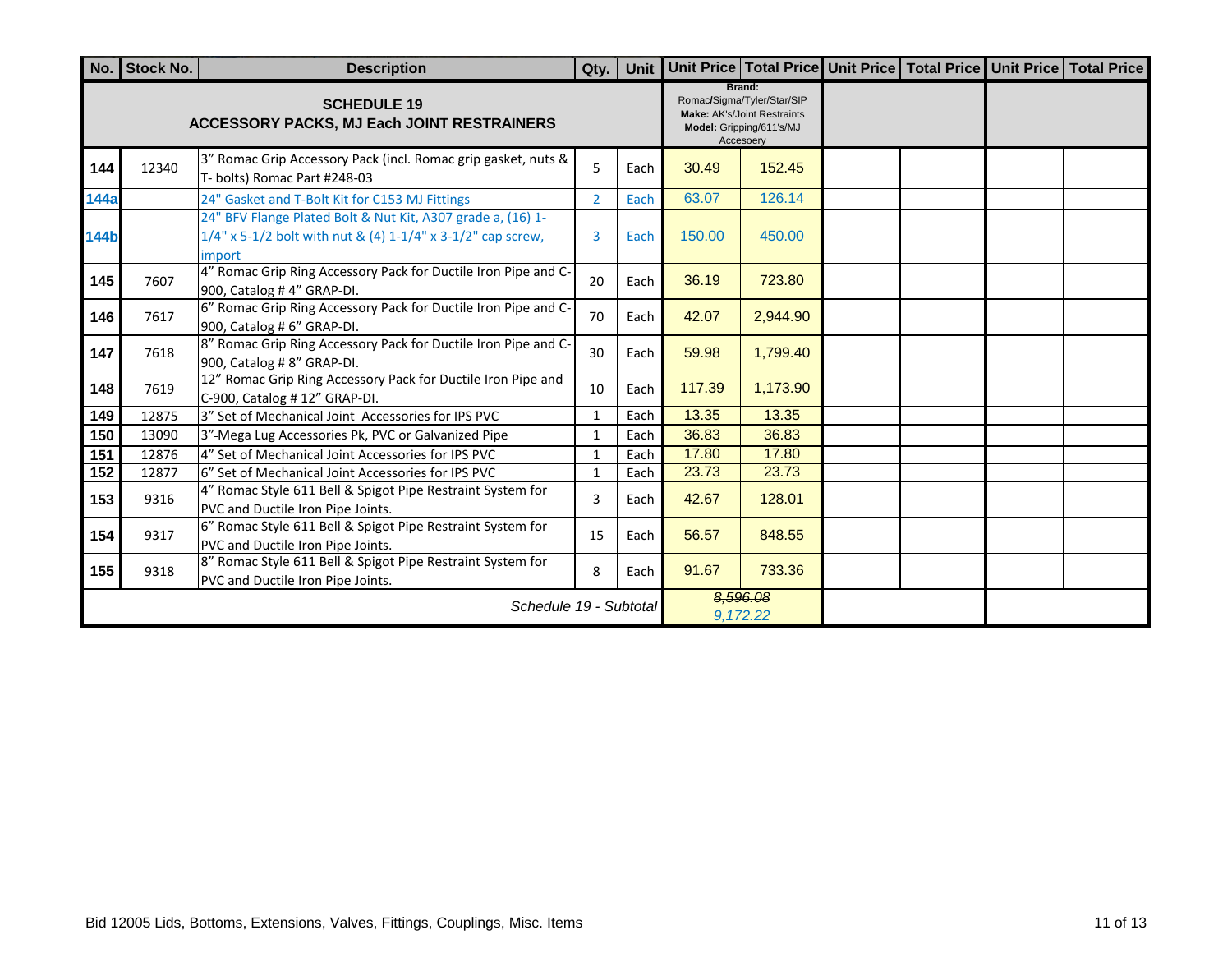|                 | No. Stock No. | <b>Description</b>                                                          | Qty.           |      |        |                                                                                                          |  | Unit Unit Price Total Price Unit Price Total Price Unit Price Total Price |
|-----------------|---------------|-----------------------------------------------------------------------------|----------------|------|--------|----------------------------------------------------------------------------------------------------------|--|---------------------------------------------------------------------------|
|                 |               | <b>SCHEDULE 20</b><br><b>FLANGE - UNI-FLANGE - PIRANHA</b>                  |                |      |        | <b>Brand: Ford/US Pipe</b><br>Make: Uni-Flange/Restraint<br>Gasket<br>Model: UFA200/Field Lock<br>Gasket |  |                                                                           |
| 156             | 11929         | 3" Uni-Flange                                                               | $\overline{2}$ | Each | 31.18  | 62.36                                                                                                    |  |                                                                           |
| 157             | 11542         | 4" Uni-Flange                                                               | $\overline{2}$ | Each | 39.99  | 79.98                                                                                                    |  |                                                                           |
| 158             | 11361         | 6" Uni-Flange                                                               | $\overline{2}$ | Each | 48.73  | 97.46                                                                                                    |  |                                                                           |
| 159             | 11202         | 8" Uni-Flange                                                               | $\overline{2}$ | Each | 79.07  | 158.14                                                                                                   |  |                                                                           |
| 160             | 7622          | 12" Uni-Flange                                                              | 2              | Each | 148.73 | 297.46                                                                                                   |  |                                                                           |
| 161             | 12373         | 3" Romac Piranha Tyton Joint Gasket                                         | $\overline{2}$ | Each | 41.00  | 82.00                                                                                                    |  |                                                                           |
| $\frac{162}{ }$ | 12376         | 4" Romac Piranha Tyton Joint Gasket                                         | 4              | Each | 31.21  | 124.84                                                                                                   |  |                                                                           |
| 163             | 12295         | 6" Romac Piranha Tyton Joint Gasket                                         | $\overline{2}$ | Each | 44.68  | 89.36                                                                                                    |  |                                                                           |
| 164             | 12296         | 8" Romac Piranha Tyton Joint Gasket                                         | 4              | Each | 59.70  | 238.80                                                                                                   |  |                                                                           |
| 165             | 12793         | 12" Romac Piranha Tyton Joint Gasket                                        | $\overline{2}$ | Each | 98.03  | 196.06                                                                                                   |  |                                                                           |
|                 |               | Schedule 20 - Subtotal                                                      |                |      |        | 1,426.46                                                                                                 |  |                                                                           |
|                 |               | <b>SCHEDULE 21</b><br><b>VALVE BOX PARTS - CAST IRON (Domestic/Imports)</b> |                |      |        | Brand:<br>Sigma/Olympic/Star/SIP/Tyler/Eas<br>t Jordan Make: Valve Box<br>Model: 940/562                 |  |                                                                           |
| 166             | 12550         | 8" Valve Box Top, 940 Top (Irrigation) Import                               | 25             | Each | 16.25  | 406.25                                                                                                   |  |                                                                           |
| 167             | 7706          | 16" Valve Box Top, Part No. D-HD Upcode 670610-144977                       | 20             | Each | 67.76  | 1,355.20                                                                                                 |  |                                                                           |
| 168             | 7610          | 18 " Valve Box Top, 940 Top Cast Iron, Domestic, Tyler Union                | 25             | Each | 57.88  | 1,447.00                                                                                                 |  |                                                                           |
| 169             | 7609          | 36" Valve Box Bottoms Cast Iron, Import                                     | 25             | Each | 26.58  | 664.50                                                                                                   |  |                                                                           |
| 170             | 10460         | 5-1/4 Drop Lid, 12 Lbs, Part No. D-HDUP Code 670610-<br>145325, Tyler Union | 20             | Each | 14.15  | 283.00                                                                                                   |  |                                                                           |
| 171             | 7711          | Lid Only: Round Deep Lid with "Water" logo- 940 Style,<br>Import,           | 25             | Each | 8.99   | 224.75                                                                                                   |  |                                                                           |
| 172             | 12415         | Lid Only: Round Deep Lid with "Irrigation" logo - 940 Style,<br>Import      | 25             | Each | 10.49  | 262.25                                                                                                   |  |                                                                           |
| 173             | 10474         | 12" Extension Cast Iron, Domestic                                           | 15             | Each | 82.90  | 1,243.50                                                                                                 |  |                                                                           |
| 174             | 12676         | 18" Extension Cast Iron, Domestic                                           |                | Each | 84.01  | 84.01                                                                                                    |  |                                                                           |
|                 |               | Schedule 21 - Subtotal                                                      |                |      |        | 5,970.46                                                                                                 |  |                                                                           |